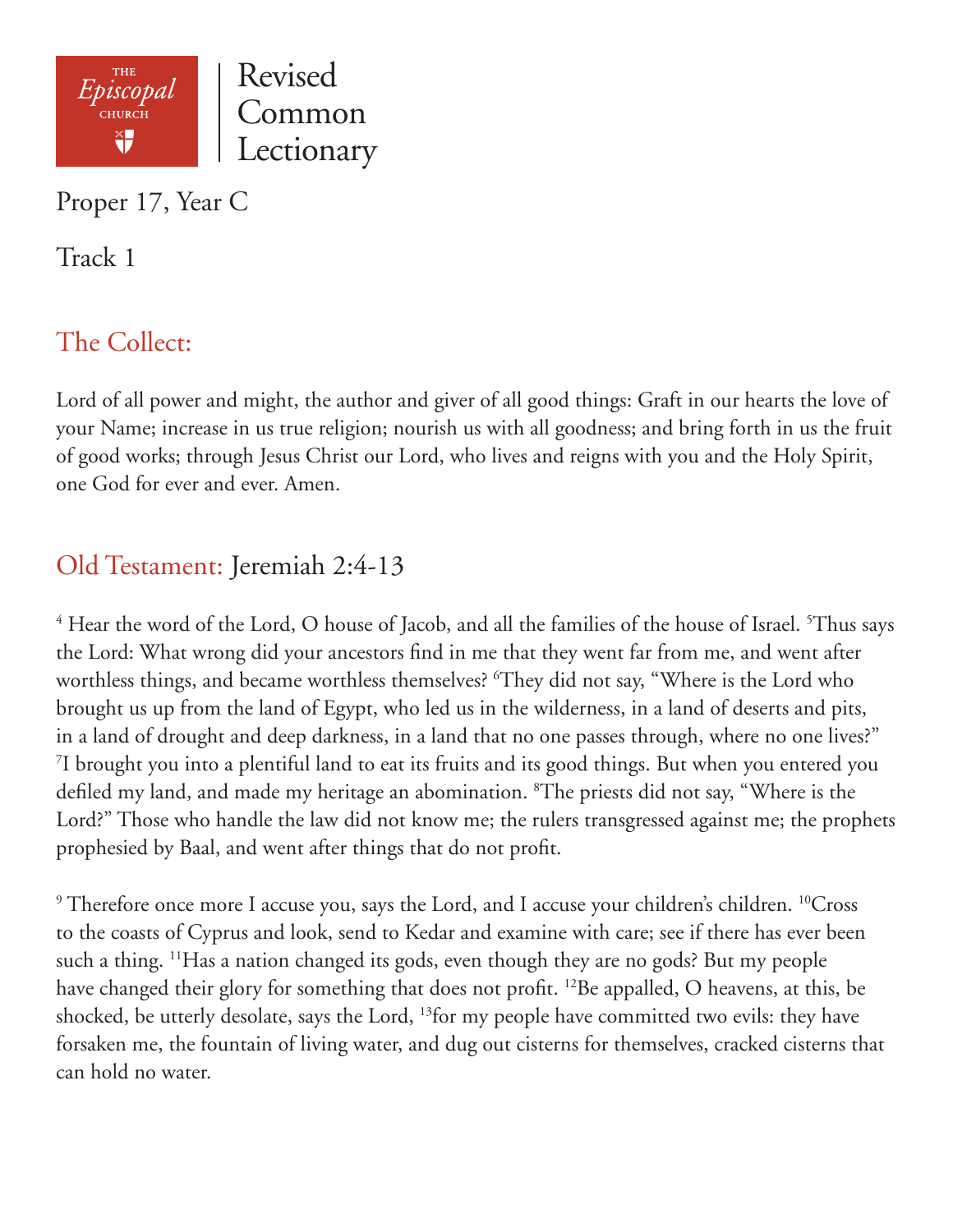#### Psalm: Psalm 81:1, 10-16

- <sup>1</sup> Sing with joy to God our strength \* and raise a loud shout to the God of Jacob.
- <sup>10</sup> I am the Lord your God, who brought you out of the land of Egypt and said, \* "Open your mouth wide, and I will fill it."  $11$  And yet my people did not hear my voice,  $*$ and Israel would not obey me.
- $12$  So I gave them over to the stubbornness of their hearts,  $*$ to follow their own devices.
- $13$  Oh, that my people would listen to me!  $*$ that Israel would walk in my ways!
- <sup>14</sup> I should soon subdue their enemies \* and turn my hand against their foes.
- <sup>15</sup> Those who hate the Lord would cringe before him, \* and their punishment would last for ever.
- <sup>16</sup> But Israel would I feed with the finest wheat \* and satisfy him with honey from the rock.

## Epistle: Hebrews 13:1-8, 15-16

<sup>1</sup> Let mutual love continue. <sup>2</sup>Do not neglect to show hospitality to strangers, for by doing that some have entertained angels without knowing it. <sup>3</sup>Remember those who are in prison, as though you were in prison with them; those who are being tortured, as though you yourselves were being tortured. 4 Let marriage be held in honor by all, and let the marriage bed be kept undefiled; for God will judge fornicators and adulterers. 5 Keep your lives free from the love of money, and be content with what you have; for he has said, "I will never leave you or forsake you." 6 So we can say with confidence, "The Lord is my helper; I will not be afraid. What can anyone do to me?" 7 Remember your leaders, those who spoke the word of God to you; consider the outcome of their way of life, and imitate their faith. <sup>8</sup>Jesus Christ is the same yesterday and today and forever. <sup>15</sup>Through him, then, let us continually offer a sacrifice of praise to God, that is, the fruit of lips that confess his name. 16Do not neglect to do good and to share what you have, for such sacrifices are pleasing to God.